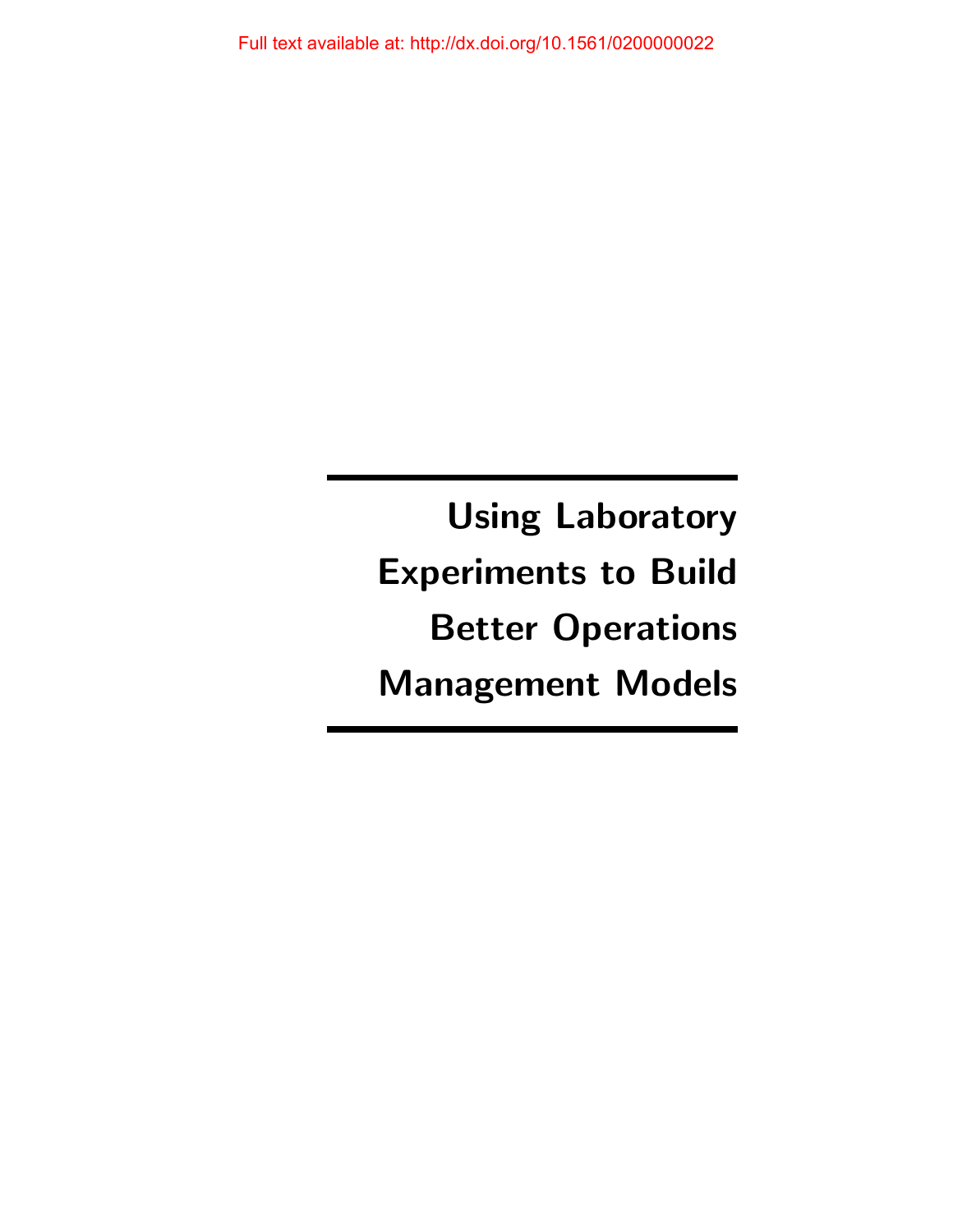# Using Laboratory Experiments to Build Better Operations Management Models

# Elena Katok

The Pennsylvania State University Smeal College of Business University Park, PA 16870 USA ekatok@psu.edu



Boston – Delft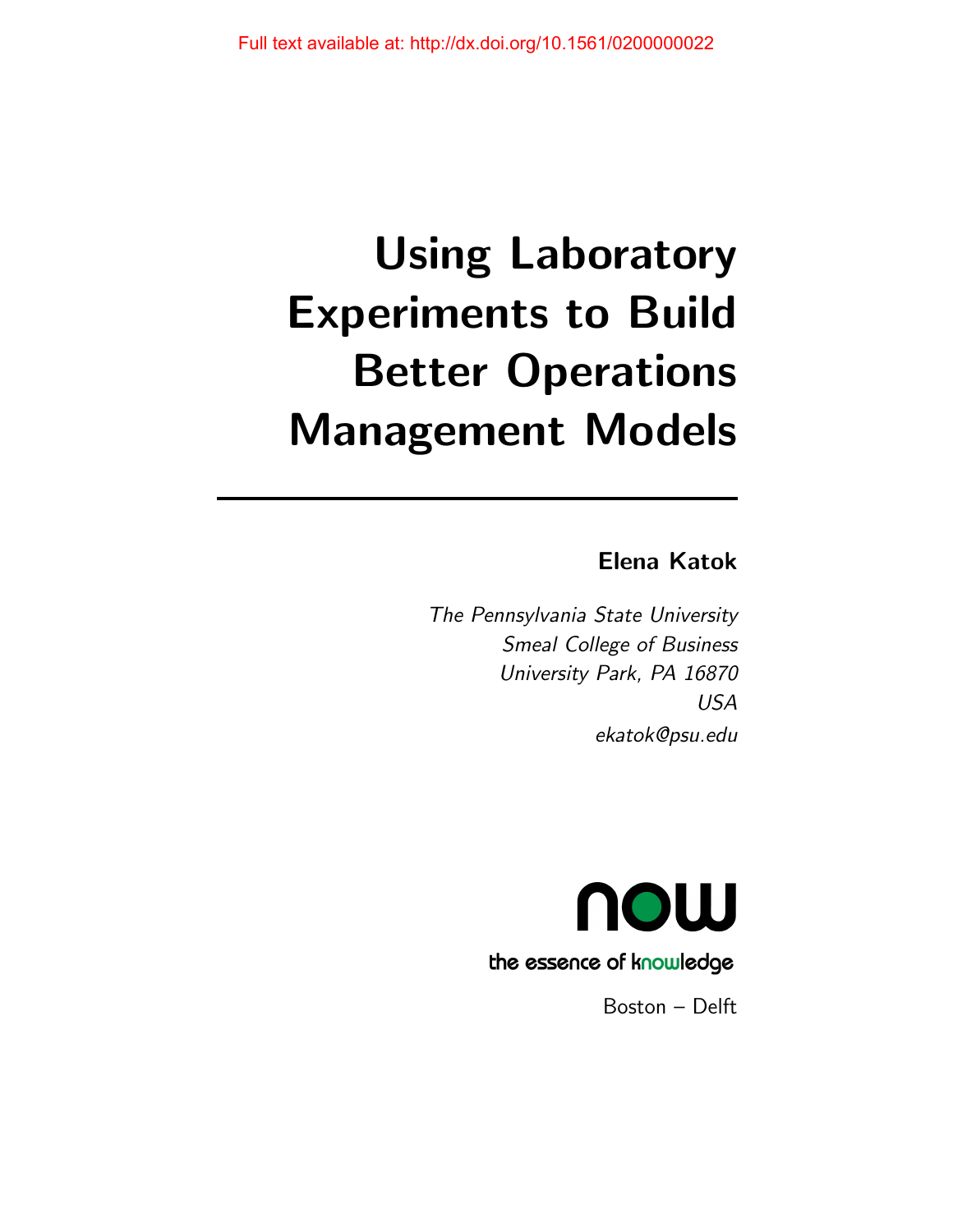### Foundations and Trends ${}^{\text{\textregistered}}$  in Technology, Information and Operations Management

Published, sold and distributed by: now Publishers Inc. PO Box 1024 Hanover, MA 02339 USA Tel. +1-781-985-4510 www.nowpublishers.com sales@nowpublishers.com

Outside North America: now Publishers Inc. PO Box 179 2600 AD Delft The Netherlands Tel. +31-6-51115274

The preferred citation for this publication is E. Katok, Using Laboratory Experiments to Build Better Operations Management Models, Foundation and Trends<sup>(B)</sup> in Technology, Information and Operations Management, vol 5, no 1, pp 1–86, 2011

ISBN: 978-1-60198-494-4 c 2011 E. Katok

All rights reserved. No part of this publication may be reproduced, stored in a retrieval system, or transmitted in any form or by any means, mechanical, photocopying, recording or otherwise, without prior written permission of the publishers.

Photocopying. In the USA: This journal is registered at the Copyright Clearance Center, Inc., 222 Rosewood Drive, Danvers, MA 01923. Authorization to photocopy items for internal or personal use, or the internal or personal use of specific clients, is granted by now Publishers Inc for users registered with the Copyright Clearance Center (CCC). The 'services' for users can be found on the internet at: www.copyright.com

For those organizations that have been granted a photocopy license, a separate system of payment has been arranged. Authorization does not extend to other kinds of copying, such as that for general distribution, for advertising or promotional purposes, for creating new collective works, or for resale. In the rest of the world: Permission to photocopy must be obtained from the copyright owner. Please apply to now Publishers Inc., PO Box 1024, Hanover, MA 02339, USA; Tel. +1-781-871-0245; www.nowpublishers.com; sales@nowpublishers.com

now Publishers Inc. has an exclusive license to publish this material worldwide. Permission to use this content must be obtained from the copyright license holder. Please apply to now Publishers, PO Box 179, 2600 AD Delft, The Netherlands, www.nowpublishers.com; e-mail: sales@nowpublishers.com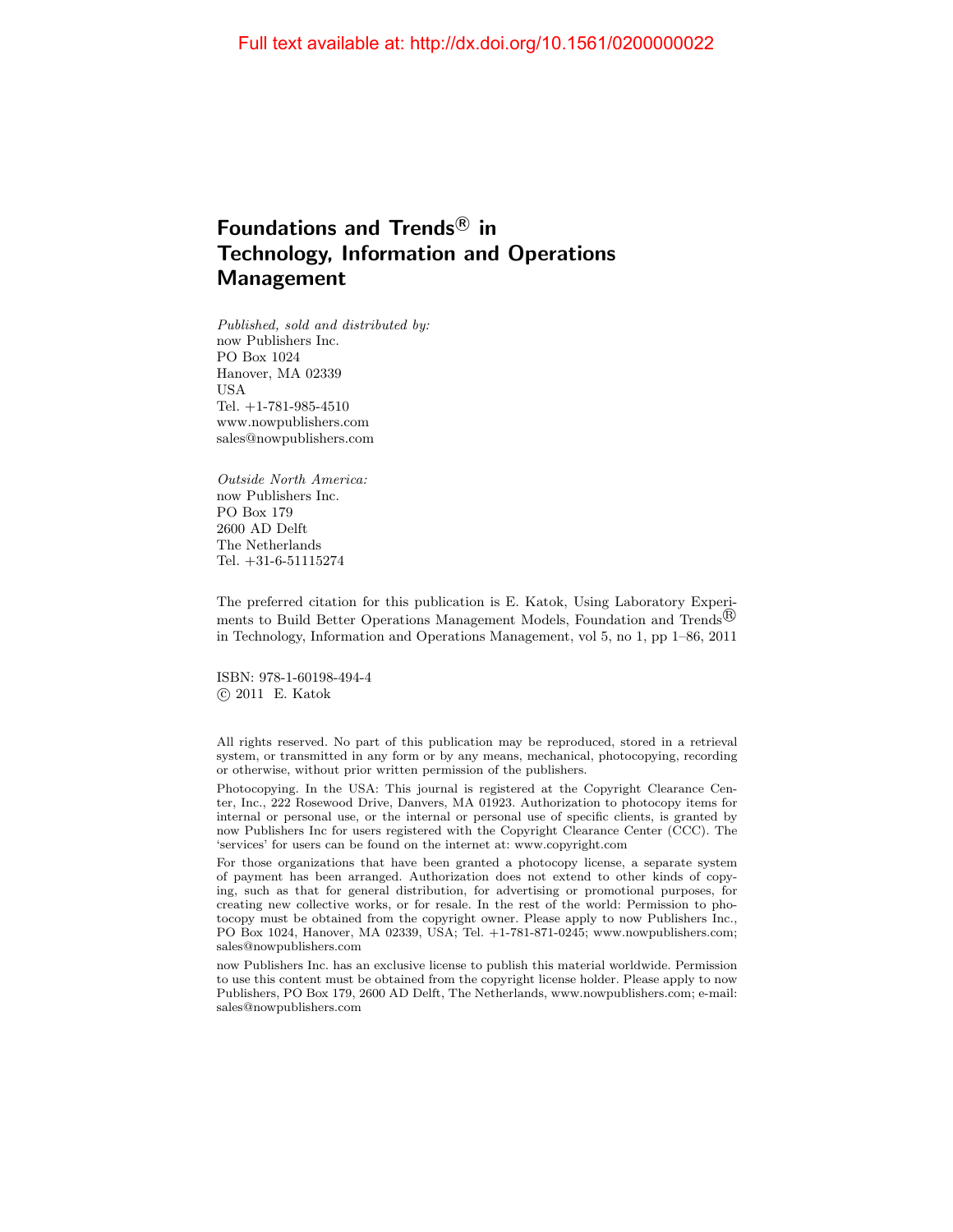# Foundations and Trends<sup>®</sup> in Technology, Information and Operations Management

Volume 5 Issue 1, 2011

### Editorial Board

### Editor-in-Chief: Charles Corbett

UCLA Anderson School of Management Los Angeles, California 90095-1481 USA charles.corbett@anderson.ucla.edu

### Editors

Uday Apte (Southern Methodist University) Rajiv Banker (Temple University) Gabriel Bitran (MIT) Roger Bohn (UC San Diego) Gerard Cachon (University of Pennsylvania) Morris Cohen (University of Pennsylvania) Sriram Dasu (University of Southern California) Awi Federgruen (Columbia University) Marshall Fisher (University of Pennsylvania) Art Geoffrion (UCLA) Steve Graves (MIT) Vijay Gurbaxani (UC Irvine) Wallace J. Hopp (Northwestern University)

Ananth Iyer (Purdue University) Sunder Kekre (Carnegie Mellon University) Ton de Kok (Technical University Eindhoven) Panos Kouvelis (Washington University) Christoph Loch (INSEAD) Haim Mendelson (Stanford University) Mohanbir Sawhney (Northwestern University) Avi Seidman (University of Rochester) Josep Valor (IESE Business School) Jo van Nunen (Erasmus University) Garrett van Ryzin (Columbia University) Luk van Wassenhove (INSEAD) Andrew Whinston (University of Texas, Austin) Candice Yano (UC Berkeley)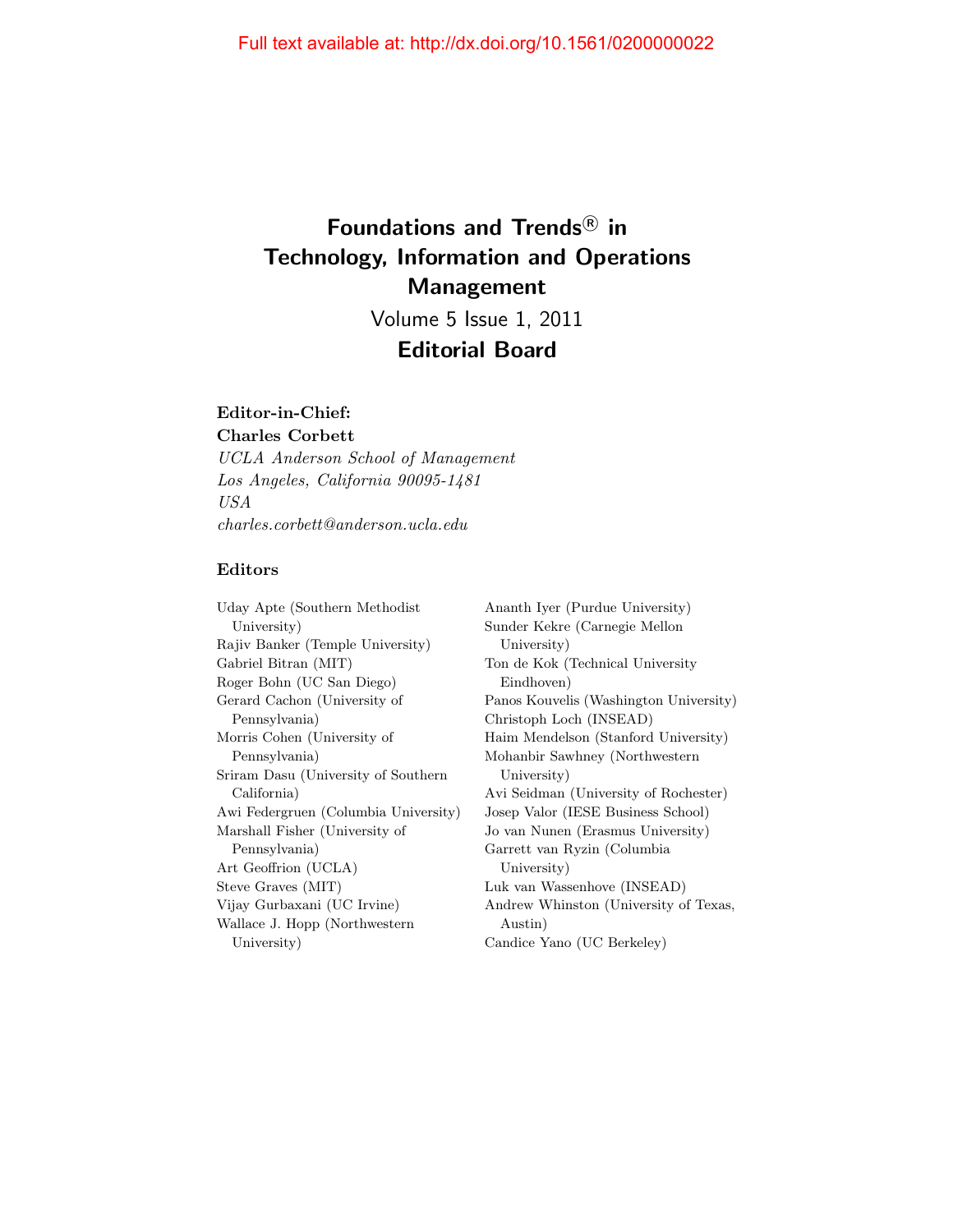## Editorial Scope

Foundations and Trends $^{\circledR}$  in Technology, Information and Operations Management will publish survey and tutorial articles in the following topics:

- B2B Commerce
- Business Process Engineering and Design
- Business Process Outsourcing
- Capacity Planning
- Competitive Operations
- Contracting in Supply Chains
- E-Commerce and E-Business Models
- Electronic markets, auctions and exchanges
- Enterprise Management Systems
- Facility Location
- Information Chain Structure and Competition
- International Operations
- Marketing/Manufacturing Interfaces
- Multi-location inventory theory
- New Product & Service Design
- Queuing Networks
- Reverse Logistics
- Service Logistics and Product Support
- Supply Chain Management
- Technology Management and Strategy
- Technology, Information and Operations in:
	- Automotive Industries
	- Electronics manufacturing
	- Financial Services
	- Health Care
	- Industrial Equipment
	- Media and Entertainment
	- Process Industries
	- Retailing
	- Telecommunications

### Information for Librarians

Foundations and Trends<sup>®</sup> in Technology, Information and Operations Management, 2011, Volume 5, 4 issues. ISSN paper version 1571-9545. ISSN online version 1571-9553. Also available as a combined paper and online subscription.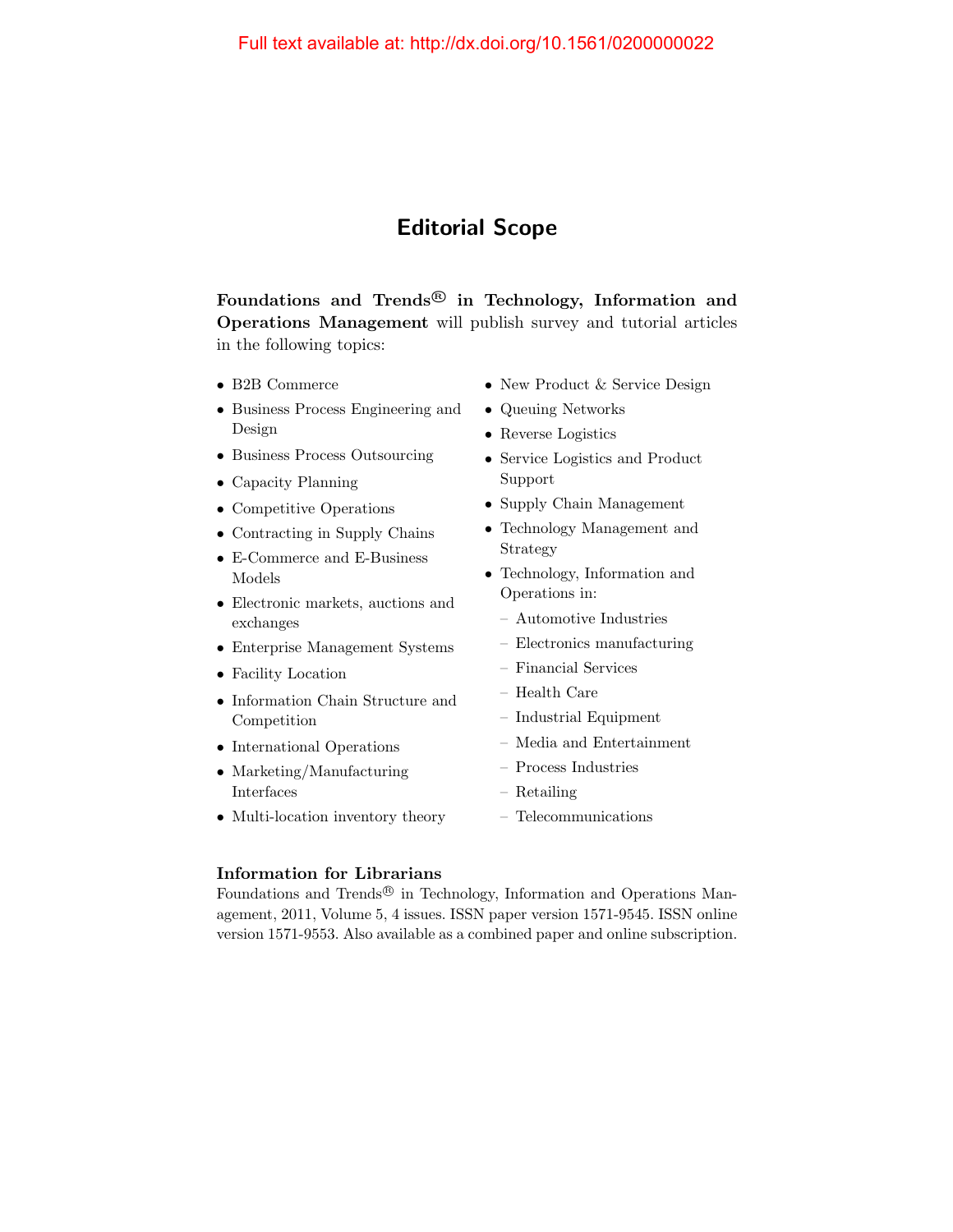Foundations and Trends $\mathcal{B}$  in Technology, Information and Operations Management Vol. 5, No. 1 (2011) 1–86 c 2011 E. Katok DOI: 10.1561/0200000022



# Using Laboratory Experiments to Build Better Operations Management Models

### Elena Katok

The Pennsylvania State University, Smeal College of Business, University Park, PA 16870, USA, ekatok@psu.edu

### Abstract

Laboratory experiments give researchers a great deal of control, making them useful for testing analytical models. In this monograph I discuss methodological issues in designing and conducting laboratory experiments. I also summarize some of the recent advances in using laboratory experiments in Operations Management.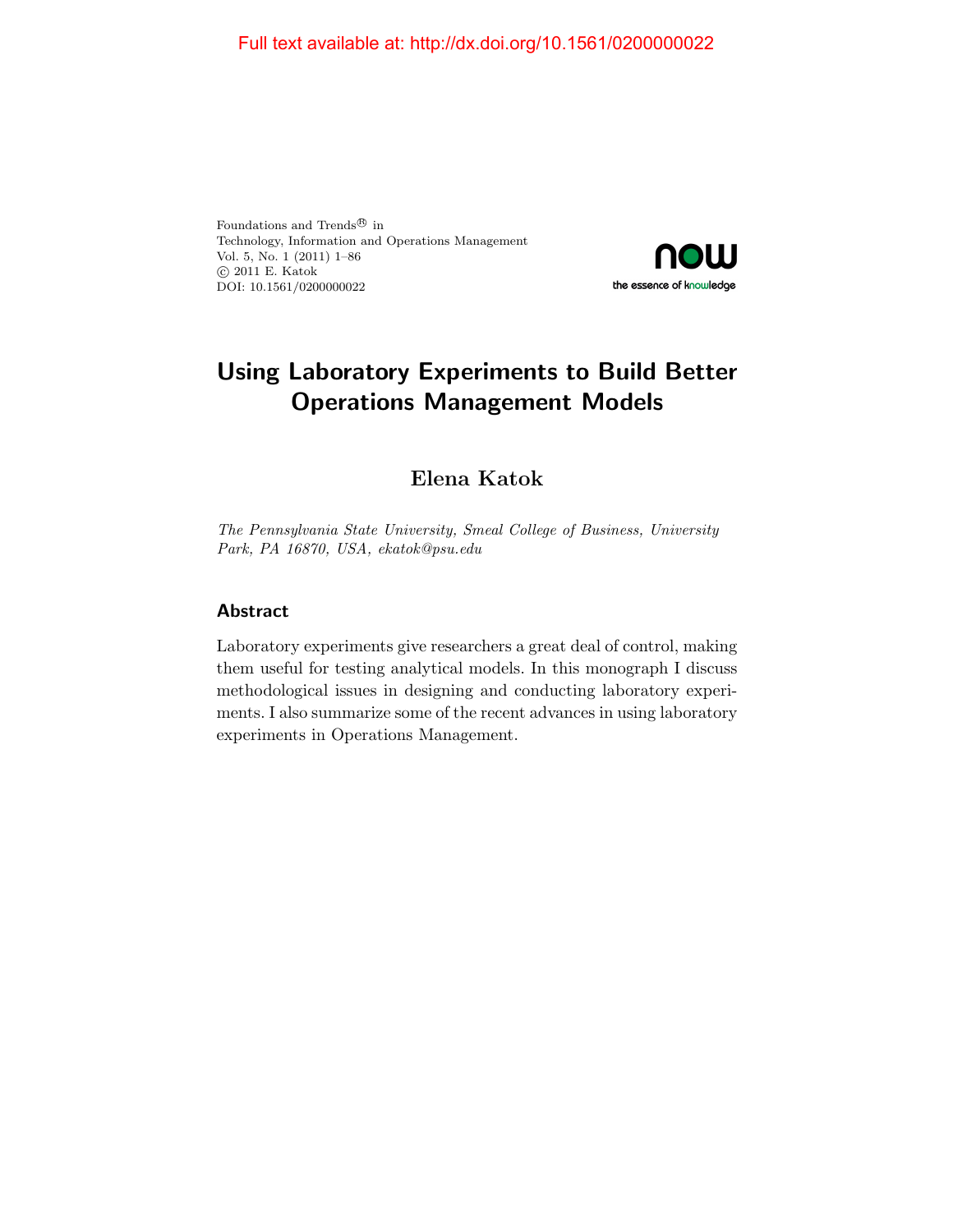# **Contents**

| Introduction<br>1                                                                                              | 1              |
|----------------------------------------------------------------------------------------------------------------|----------------|
| $\overline{2}$<br>A Short History of Laboratory Experiments in<br><b>Economics and Some Prototypical Games</b> | 7              |
| Individual Decisions<br>2.1                                                                                    | $\overline{7}$ |
| 2.2<br>Simple Strategic Games                                                                                  | 9              |
| Games Involving Competition: Markets and Auctions<br>2.3                                                       | 11             |
| 3<br><b>Established Good Practices for Conducting BOM</b>                                                      |                |
| <b>Laboratory Experiments</b>                                                                                  | 15             |
| 3.1<br>Effective Experimental Design                                                                           | 15             |
| Context<br>$3.2\,$                                                                                             | 18             |
| Subject Pool<br>3.3                                                                                            | 20             |
| Incentives<br>3.4                                                                                              | 23             |
| 3.5<br>Deception                                                                                               | 27             |
| 3.6<br>Infrastructure and Logistics                                                                            | 30             |
| Inventory Ordering with Stochastic Demand: The<br>$\overline{\mathbf{4}}$<br><b>Newsvendor Problem</b>         | 33             |
| 4.1<br>The "Newsvendor" Problem in the Theory                                                                  | 33             |
| 4.2<br>The "Newsvendor" Problem in the Laboratory                                                              | 34             |
| 4.3<br>Can Errors Explain it All?                                                                              | 37             |
| Closing the Loop<br>4.4                                                                                        | 41             |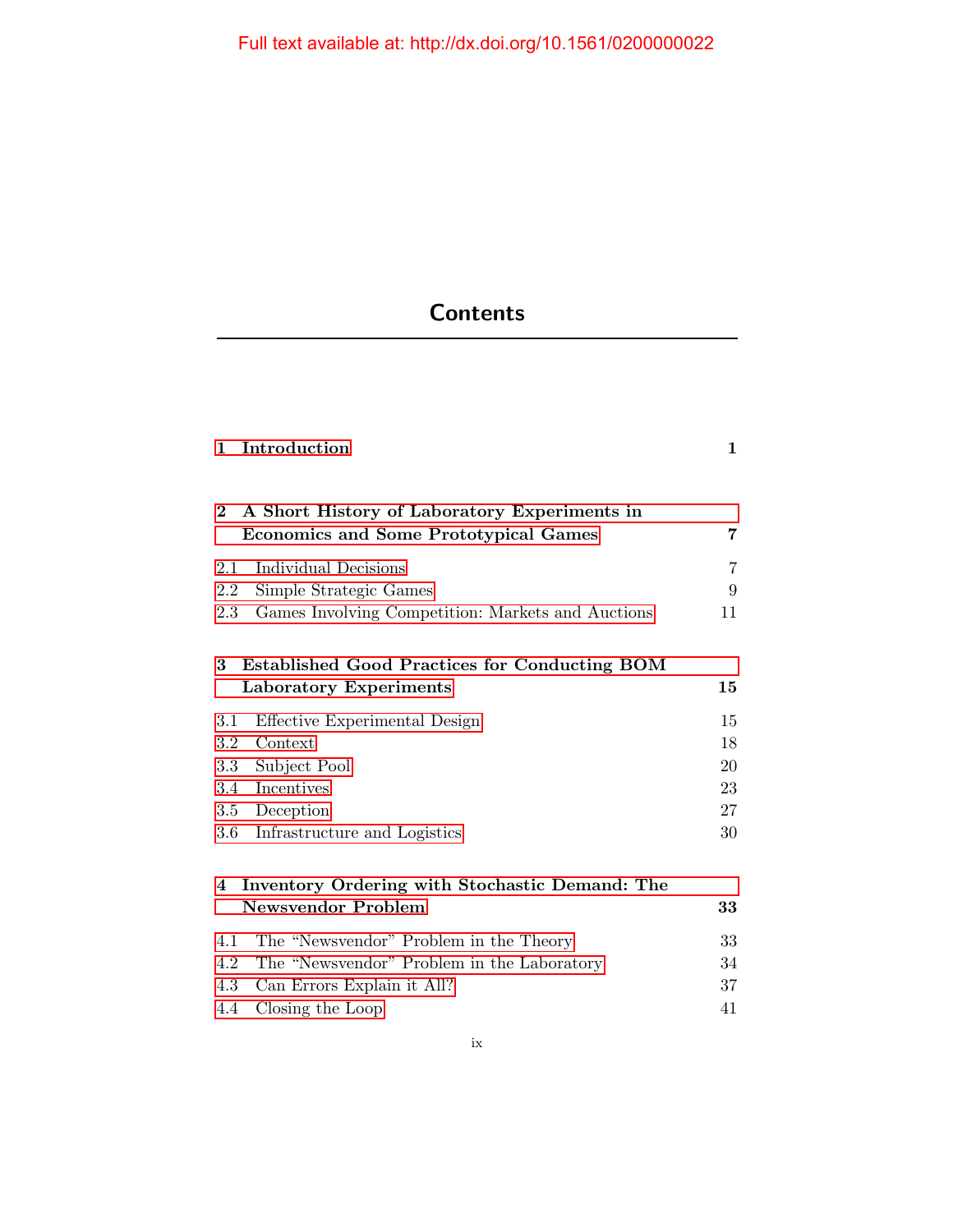| 5.                                        | <b>Supply Chain Coordination</b>                               | 45       |
|-------------------------------------------|----------------------------------------------------------------|----------|
| $5.1\,$                                   | Laboratory Tests of Channel Coordination<br>with Random Demand | 45       |
| 5.2                                       | Channel Coordination with Deterministic                        |          |
| 5.3                                       | Demand and Social Preferences<br>The Bargaining Process        | 48<br>56 |
| 6                                         | <b>Procurement Auctions</b>                                    | 59       |
| 6.1                                       | <b>Buyer-Determined Procurement Auctions</b>                   | 59       |
| 6.2                                       | The Effect of Feedback                                         | 61       |
| 6.3                                       | Qualification Screening and Incumbency                         | 69       |
| 6.4                                       | The Bid-Taker Behavior                                         | 72       |
| <b>Future Trends in BOM Research</b><br>7 |                                                                | 75       |
|                                           | Acknowledgments                                                |          |
|                                           | References                                                     |          |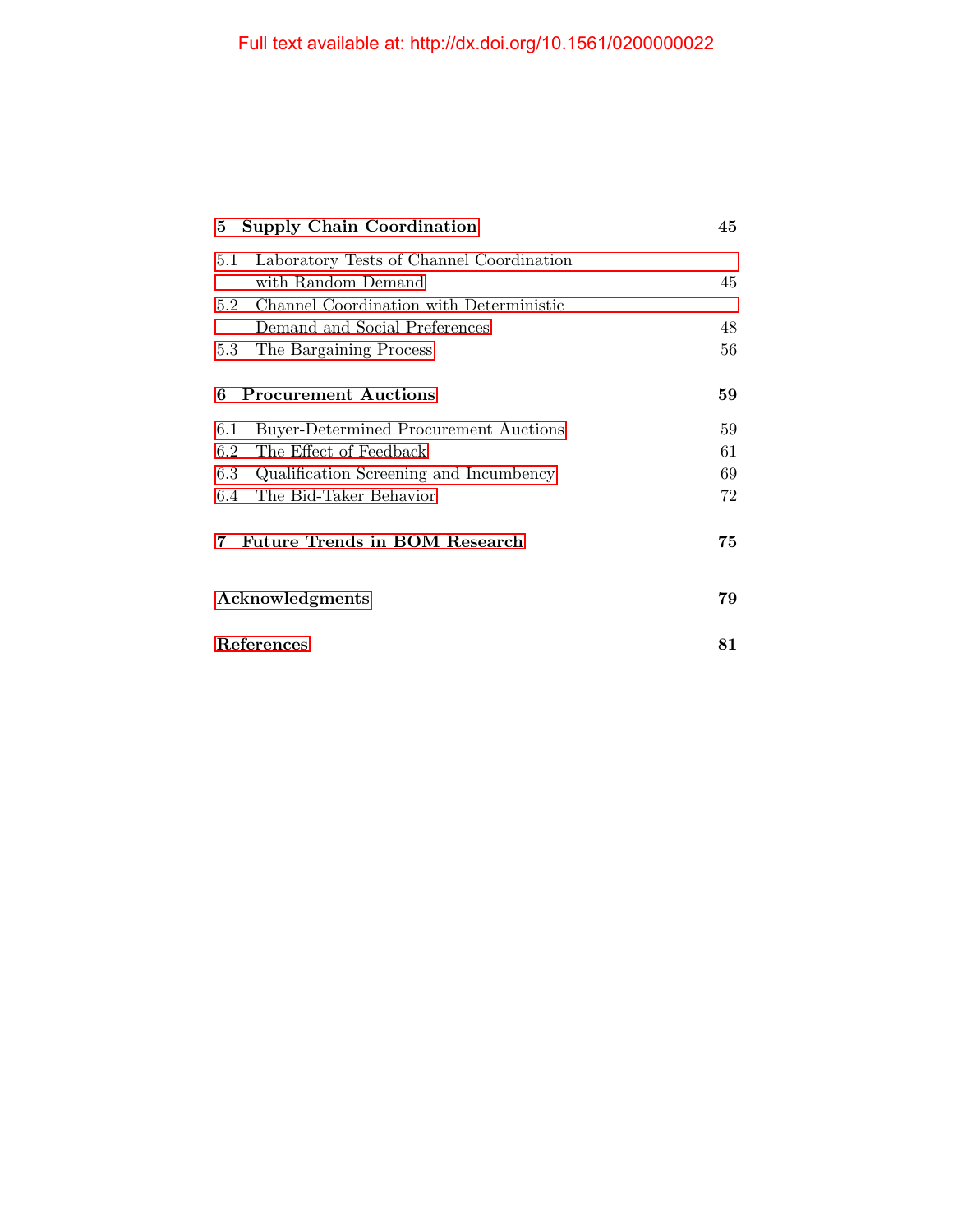<span id="page-8-0"></span>

Much of the work in Behavioral Operations Management (BOM) lives at the boundary of analytical and behavioral disciplines — work that has a substantial tradition. In the next section I will briefly summarize the history of the uses of laboratory experiments in economics, and how the field of BOM can learn from this tradition.

Laboratory experiments are a major method we use in BOM. Similar methods have been employed in a number of other social science fields, including economics (auctions), psychology and sociology (social networks), law (jury behavior), political science (coalition formation), and anthropology and biology (reciprocity).

There are three major purposes that laboratory experiments serve [\[105\]](#page-19-0). (1) To test and refine existing theory. Much of the BOM work so far has been on this topic. For example, experiments testing behavior in the newsvendor model [\[10,](#page-14-0) [114\]](#page-19-1) test how well people are able to optimize under uncertainty. (2) To characterize new phenomena leading to new theory. An excellent example is the literature on social preferences. For example, Loch and Wu [\[85\]](#page-18-0) found in a lab experiment that concerns with status and relationship have an effect on the performance of the wholesale price contract. Cui et al. [\[28\]](#page-15-0) develop a fairness model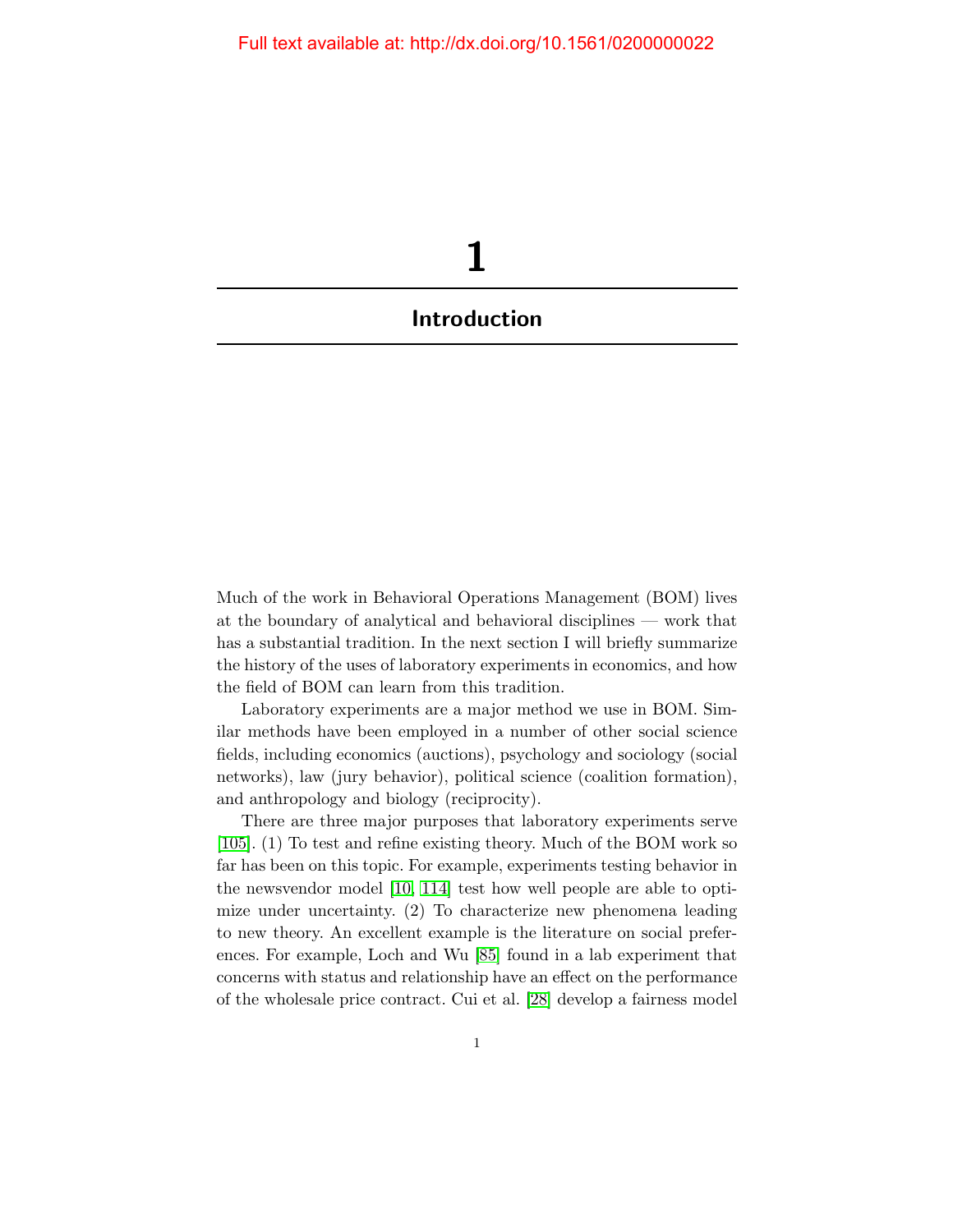### 2 Introduction

and apply it to the setting of a wholesale price contract, to formally characterize conditions that may lead to channel coordination with the wholesale pricing. Ozer et al.  $[97]$  develop a model of trust and trustworthiness that explains some of the regularities in their lab experiment. (3) To test new institutional designs. This type of work has not yet made its way in the operations literature, but there are several notable examples in economics, such as designing the Federal Communications Commission (FCC) auctions for radio spectrum [\[49\]](#page-16-0) or designing the market for medical interns [\[103\]](#page-19-2).

Laboratory studies complement other methods by bridging the gap between analytical models and real business problems. Analytical models are built to be parsimonious and general, and are primarily normative in nature. They use assumptions to make the mathematics tractable. These models can be tested using a variety of empirical methods, including surveys, field studies, field experiments, or laboratory experiments. Empirical methods, are by their nature, descriptive. All empirical methods involve a trade-off between the internal and the external validity. Surveys and field studies that use secondary data have high external validity (they are close to the real settings being studied), but may be low on internal validity (the ability to establish the cause and effect relationship based on the data) because they often suffer from being confounded, or not having all the data that would ideally be required. This is because researchers cannot directly manipulate the factors or levels in the study  $-$  they have to accept data that is available to them.

The relative advantage of experiments is control. Experiments can take place in the field or in the laboratory, and field and lab experiments also differ in their level of control and in their level of external validity (field experiments have higher external validity, but usually allow for less control). Laboratory experiments can be designed to fully manipulate all factors at all desired levels, and to match the assumptions of the analytical model being tested. So laboratory experiments are high on the internal validity, but because the environment is often more artificial, they are lower on the external validity.

A good experiment is one that controls the most plausible alternative hypotheses that might explain the data. It also allows the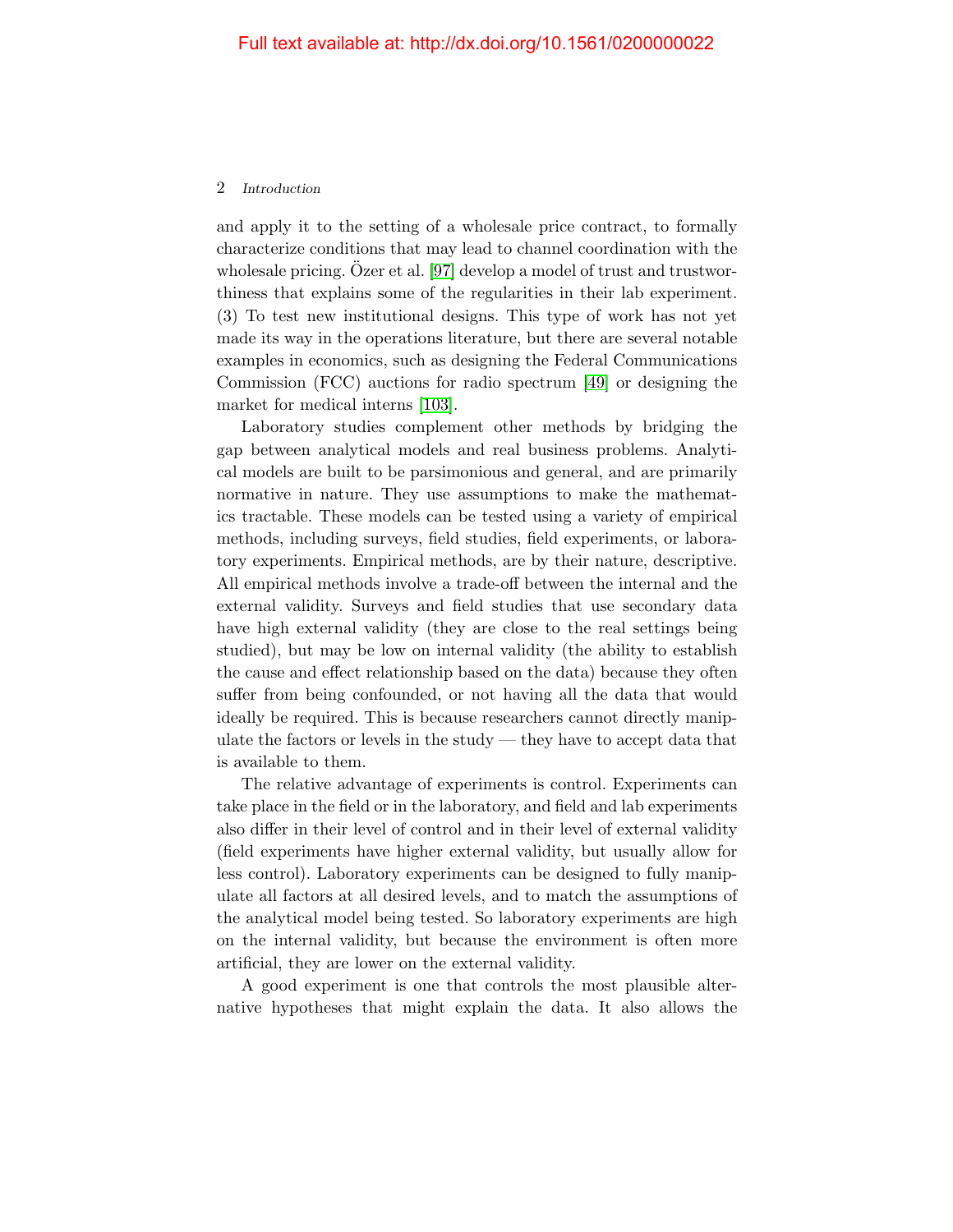researcher to cleanly distinguish among possible explanations. For example, the Schweitzer and Cachon [\[114\]](#page-19-1) study looks at the behavior in the newsvendor problem. In the setting in which the critical fractile is above 0.5 (called the high profit condition) the authors find that average orders are below the optimal order and above the mean demand. At this point a potential plausible explanation is risk aversion — risk averse newsvendor should order less than the risk neutral newsvendor. But the Schweitzer and Cachon [\[114\]](#page-19-1) design cleverly includes a low profit condition, with the critical fractile below 0.5. In that treatment risk aversion still implies that orders should be below optimal, but the authors find that orders are above optimal. Thus, the design can clearly rule out risk aversion as the (only) explanation.

Three factors make experimental work rigorous. The first one is theoretical guidance. To interpret the results of an experiment, researchers need to be able to compare the data to theoretical benchmarks. Systematic deviations from theory can provide insights into factors missing from the analytical model, and guidance into how the model can be improved.

The second factor is induced valuation. In his seminal paper, Smith [\[116\]](#page-19-3) explains how a reward medium (for example money) can be used to control the objectives of the laboratory participants. When participants are rewarded based on their performance in the experiment, researchers have a cleaner test of how people pursue their goals. This test is not confounded by not knowing what those goals are.

The third factor is careful control of institutional structure. Strategic options and information available to participants should match with those assumed by the theoretical model. For example, real bargaining is typically done face-to-face and is often unstructured, making modeling bargaining extremely challenging. But some assumptions can be imposed on the bargaining process to make a model tractable, while still capturing some essential features of real bargaining. For example, bargainers may assume to exchange alternating offers, and to capture the fact that no bargaining process can go on forever we may assume that the pie they are bargaining over is discounted at each iteration. These two assumptions allow for a tractable model [\[108\]](#page-19-4) that provides useful insights and clear empirical predictions. A model can be

3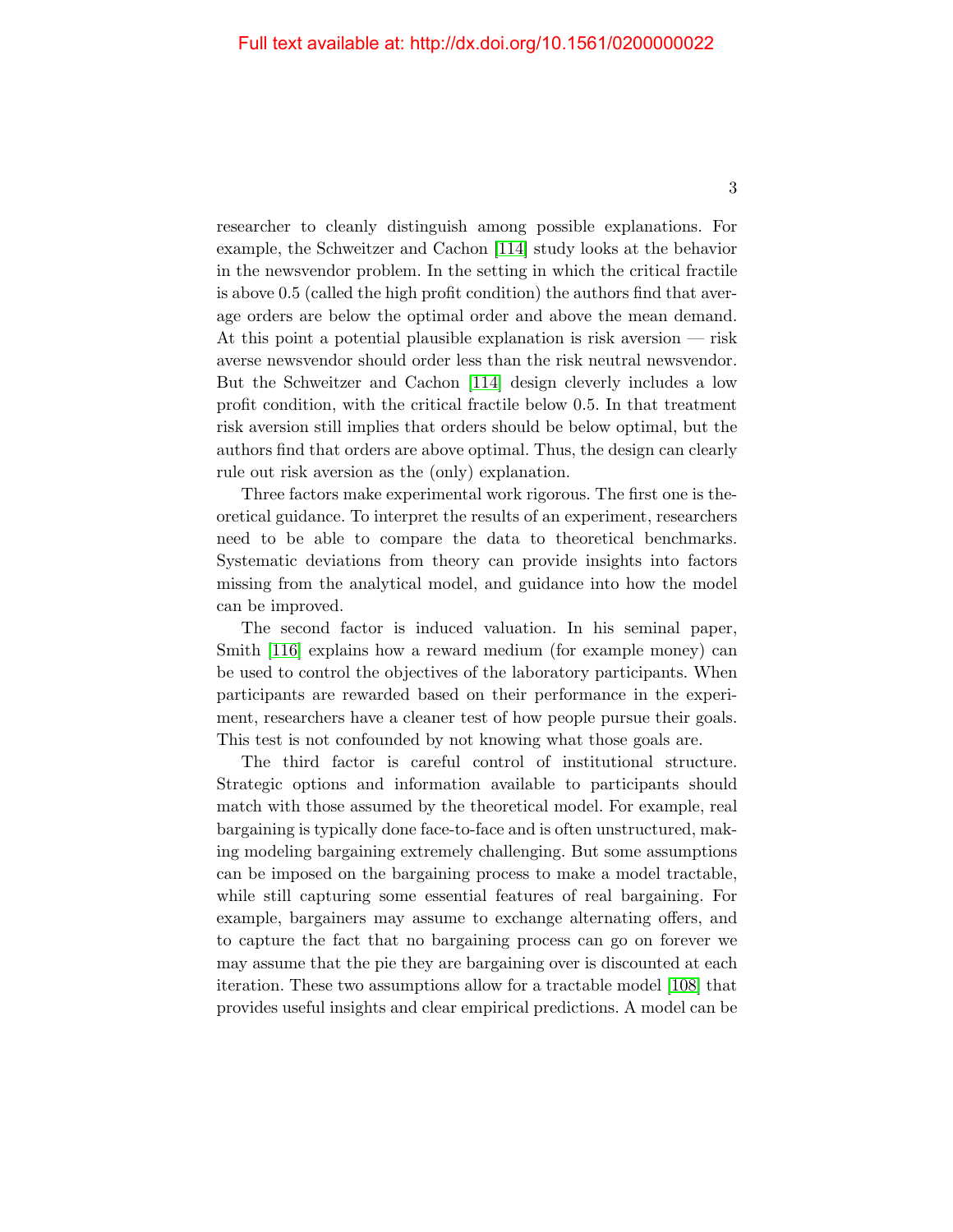### 4 Introduction

further streamlined by assuming that the bargaining process is finite. It turns out that what the model predicts about how the pie will be split depends on length of the bargaining process, and the relative discount rates of the two players. These predictions cannot be tested in the field because real bargaining processes are substantially different from the model, but the model can be tested in the laboratory. For example, Ochs and Roth [\[93\]](#page-18-2) found that in a finite version of this bargaining game, players in the second period often make offers that are less in absolute terms than the original first period offers they received. These "disadvantageous counteroffers" however, are better in relative terms. Bolton [\[13\]](#page-14-1) showed, among other things, that these fairness concerns are significantly reduced when players are paid based on a tournament structure.The results of these, and many other tests, provided seminal insights that formed the basis for the theory of social preferences [\[11,](#page-14-2) [39\]](#page-15-1).

One of the questions that are often asked about laboratory experiments is about whether their results can be carried over into the real world. Smith [\[117\]](#page-20-0) addresses this question with the concept of *paral*lelism. He writes: "Propositions about the behavior of individuals and the performance of institutions that have been tested in laboratory micro economies apply also to non-laboratory micro economies where similar *ceteris paribus* conditions hold." (p. 936). In other words, behavioral regularities persist as long as relevant underlying conditions are substantially unchanged.

The art of designing good experiments (as well as the art building good analytical models) is in creating simple environments that capture the essence of the real problem while abstracting away all unnecessary details. Thus, the first step in doing experimental work is to start with an interesting theory. What makes a theory interesting is that (1) it has empirical implications, and (2) these implications are worth testing, meaning that they capture a phenomenon that is sufficiently real and interesting so that learning about it adds to our knowledge of the real world.

This monograph focuses on controlled laboratory experiments used to test existing, and develop new, theory in Operations Management. Much of the methodology I discuss is in line with economics rather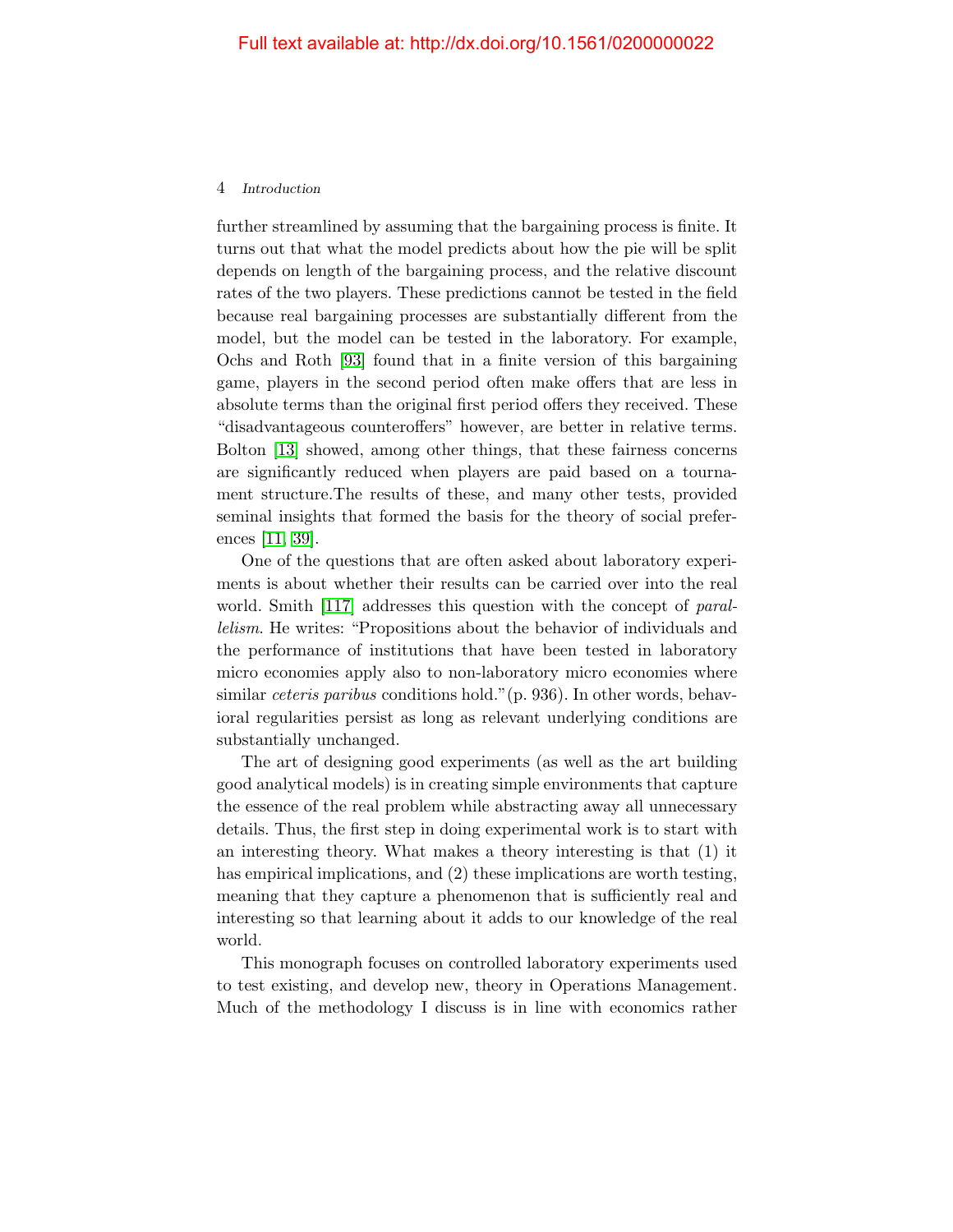than psychology, which also provide a valid and useful, but different, paradigm. The rest of this monograph is organized as follows: in Section [2](#page--1-0) I will present a (very) short history of experimental economics, focusing specifically on some fundamental games that proved to be important in economics as well as in BOM. These games will come up again in subsequent sections. In Section [3](#page--1-0) I will discuss some basics of experimental design as well as "best practices" for conducting laboratory experiments. In that section I will touch on issues related to providing a context, the effect of subject pool, the effect of incentives, and the uses of deception. The goal of Sections [4, 5,](#page--1-0) and [6](#page--1-0) is to outline how experiments have been used to shed light on behavioral factors within three different operational contexts that have been the focus of my research: the behavior in the Newsvendor problem (Section [4\)](#page--1-0), supply chain contracts (Section [5\)](#page--1-0), and procurement auctions (Section [6\)](#page--1-0). I conclude this monograph in Section [7](#page--1-0) with a discussion of my view of future trends and promising directions for future research.

5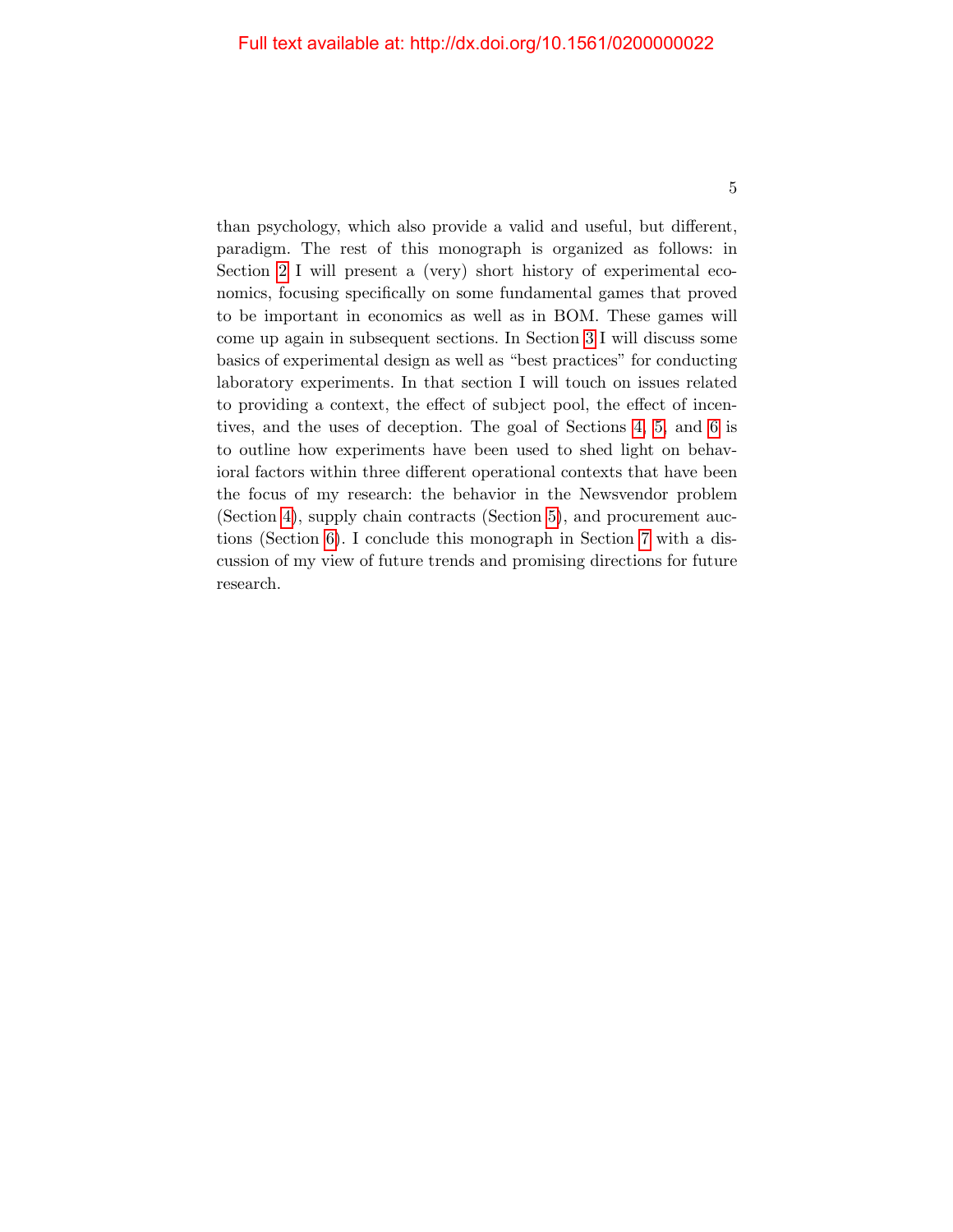- <span id="page-13-0"></span>[1] M. Allais, "Le comportement de l'homme rationnel devant le risqe: Critique des postulats et axioms de l'ecole americane," Econometrica, vol. 21, pp. 503–546, 1953.
- [2] A. C. Atkinson and A. N. Donev, Optimum Experimental Designs. Oxford, England: Clarendon Press, 1992.
- [3] R. Axelrod, The Evolution of Cooperation. Basic Books, 1984.
- [4] S. B. Ball and P. Cech, "Subject pool choice and treatment effects in economic laboratory research," Experimental Economics, vol. 6, pp. 239–292, 1996.
- [5] M. Becker-Peth, E. Katok, and U. Thonemann, Designing Contracts for Irrational but Predictable Newsvendors, URL: http://www.personal.psu.edu/ exk106/Paper 090904MB INFORMS.pdf, 2011.
- [6] U. Benzion, Y. Cohen, R. Peled, and T. Shavit, "Decision-making and the newsvendor problem  $-$  An experimental study," Journal of the Operational Research Society, advance online publication 11 July 2007, doi: 10.1057/palgrave.jors.2602470, 2007.
- [7] D. Bernoulli, "Specimen theoroae novae de mensura sortis, Comentarii Academiae Scientiarum Imperialis Petropolitanae, 5 175–92," English Translation in Econometrica, vol. 22, no. 1954, pp. 23–36, 1738.
- [8] S. Blount, "When social outcomes aren't fair: The effect of causal attributions on preferences," Organizational Behavior and Human Decision Processes, vol. 63, pp. 131–144, 1995.
- [9] G. Bolton, B. Greiner, and A. Ockenfels, "Engineering trust reciprocity in the production of reputation information," Working Paper, University of Cologne, Germany, 2011.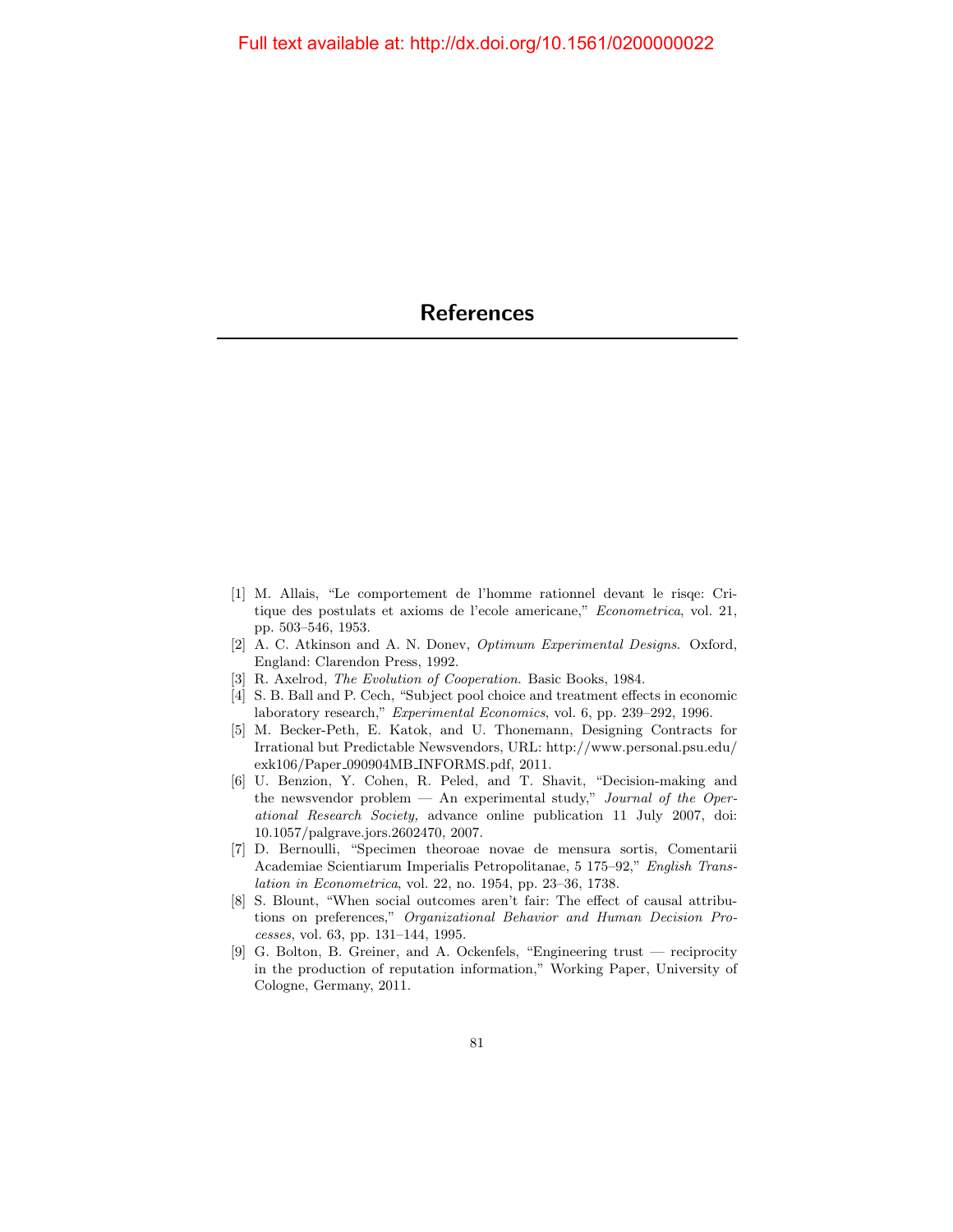- <span id="page-14-0"></span>[10] G. Bolton and E. Katok, "Learning-by-doing in the newsvendor problem: A laboratory investigation," Manufacturing and Service Operations Management, vol. 10, no. 3, pp. 519–538, 2008.
- <span id="page-14-2"></span>[11] G. Bolton and A. Ockenfels, "A theory of equity, reciprocity, and competition," American Economics Review, vol. 90, no. 1, pp. 166–193, 2000.
- [12] G. Bolton, A. Ockenfels, and U. Thonemann, "Managers and students as newsvendors: How out-of-task experience matters," Working Paper, University of Cologne, Germany, 2008.
- <span id="page-14-1"></span>[13] G. E. Bolton, "A comparative model of bargaining: Theory and evidence," The American Economic Review, American Economic Association, vol. 81, no. 5, pp. 1096–1136, December 1991.
- [14] G. E. Bolton and Z. Rami, "Anonymity versus punishment in ultimatum bargaining," Games and Economic Behavior, vol. 10, no. 1, pp. 95–121, 1995.
- [15] A. J. A. Bostian, C. A. Holt, and A. M. Smith, "The newsvendor "pull-tocenter effect": Adaptive learning in a laboratory experiment," Manufacturing and Service Operations Management, vol. 10, no. 4, pp. 590–608, 2007.
- [16] A. O. Brown and C. S. Tang, "The impact of alternative performance measures on single-period inventory policy," Journal of Industrial and Management Optimization, vol. 2, no. 3, pp. 297–318, 2006.
- [17] G. Cachon and M. Lariviere, "Supply chain coordination with revenue sharing contracts," Management Science, vol. 51, no. 1, pp. 30–44, 2005.
- [18] G. P. Cachon, "Supply chain coordination with contracts," in Handbooks in Operations Research and Management Science: Supply Chain Management, Chapter 6, (S. Graves and T. de Kok, eds.), North-Holland, 2003.
- [19] C. Camerer, "Individual decision Making," in The Handbook of Experimental Economics, vol. 1, (J. H. Kagel and A. E. Roth, eds.), pp. 587–704, Princeton University Press, 1995.
- [20] O. Carare and M. H. Rothkopf, "Slow dutch auctions," Management Science, vol. 51, no. 3, pp. 365–373, 2005.
- [21] T. N. Cason, "An experimental investigation of the seller incentives in the EPA's emission trading auction," The American Economic Review, vol. 85, no. 4, pp. 905–922, September 1995.
- [22] E. H. Chamberlin, "An experimental imperfect market," Journal of Political Economy, vol. 56, no. 2, pp. 95–108, 1948.
- [23] L. Chen, A. G. Kok, and J. Tong, "The effect of payment timing on inventory decisions in a newsvendor experiment," Working Paper, Fuqua School of Business, Duke University, 2010.
- [24] D. J. Cooper and J. H. Kagel, "Other-regarding preferences: A selective survey of experimental results, 1995–2008," in The Handbook of Experimental Economics, vol. 2, (J. H. Kagel and A. E. Roth, eds.), Princeton University Press, 2008. in preparation URL: http://www.econ.ohio-state.edu/kagel/ Other Regarding%20Preferences survey.pdf.
- [25] J. C. Cox, B. Roberson, and V. L. Smith, "Theory and behavior of single object auctions," in Research in Experimental Economics, (V. L. Smith, ed.), pp. 1–43, Greenwich, CT: JAI Press, 1982.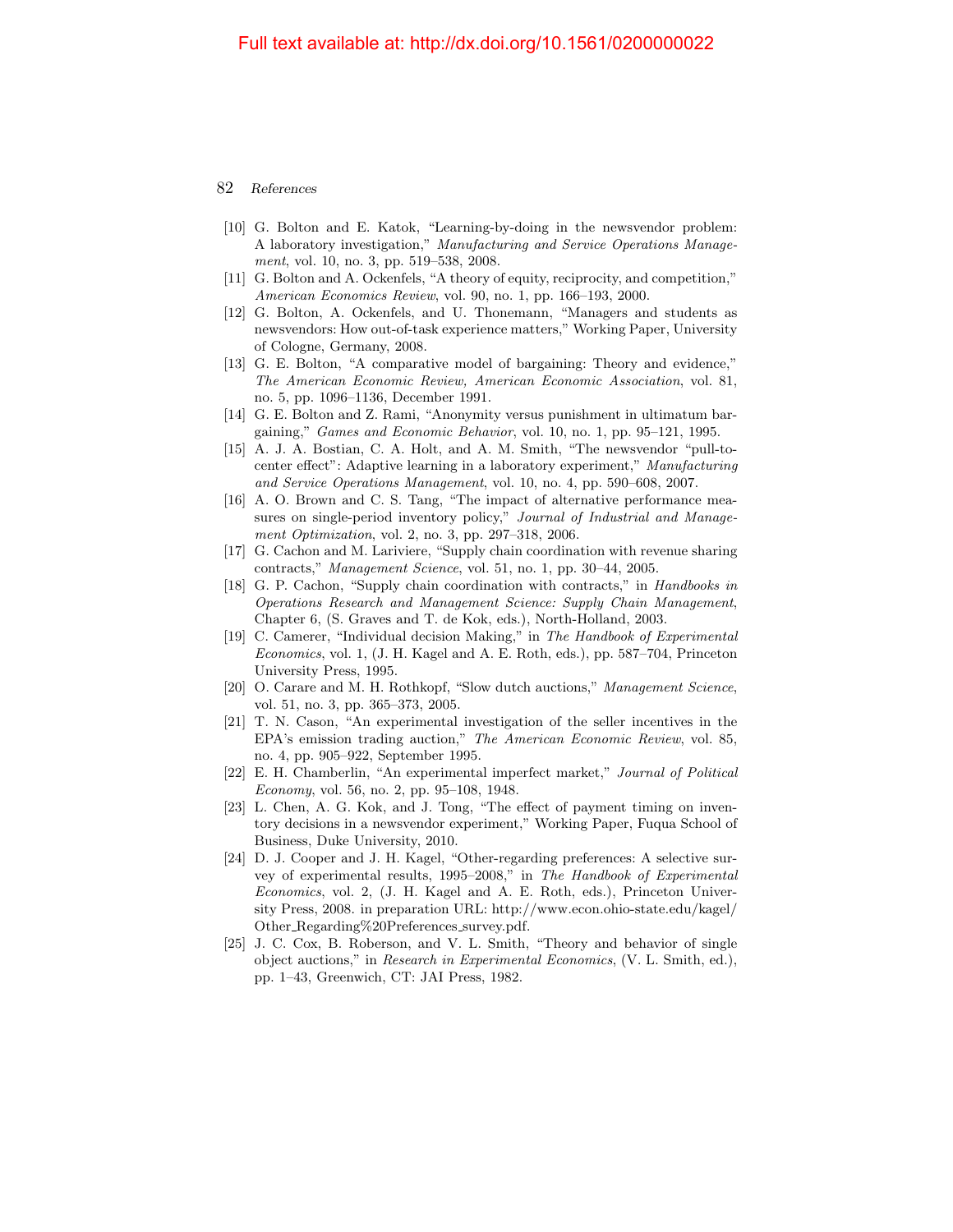- [26] J. C. Cox, V. L. Smith, and J. M. Walker, "Theory and individual behavior of first-price auctions," Journal of Risk and Uncertainty, vol. 1, no. 1, pp. 61–99, 1988.
- [27] D. Croson, R. Croson, and Y. Ren, "How to manage an over confident newsvendor," Working Paper, Cox School of Business, Southern Methodist University, USA, 2009.
- <span id="page-15-0"></span>[28] T. H. Cui, J. S. Raju, and Z. J. Zhang, "Fairness and channel coordination," Management Science, vol. 53, no. 8, pp. 1303–1314, 2007.
- [29] A. M. Davis, "An experimental investigation of pull contracts," Penn State Working Paper, URL: http://www.personal.psu.edu/amd361/Paper PullExperiment 100410.pdf, 2010.
- [30] A. M. Davis, E. Katok, and A. M. Kwasnica, "Do auctioneers pick optimal reserve prices?," Management Science, vol. 57, no. 1, pp. 177–192, 2011.
- [31] D. D. Davis and C. A. Holt, *Experimental Economics*. Princeton: Princeton University Press, 1993.
- [32] A. DeBruyn and G. E. Bolton, "Estimating the influence of fairness on bargaining behavior," Management Science, vol. 54, no. 10, pp. 1774–1791, 2008.
- [33] T. Deng and Z. J. M. Shen, "Asymmetries in the pull-to-center effect of the newsvendor experiment," U.C. Berkeley Working Paper, 2010.
- [34] W. Elmaghraby, "Auctions within e-Sourcing Events," Production and Operations Management, vol. 15, no. 4, pp. 409–422, 2007.
- [35] W. Elmaghraby, E. Katok, and N. Santamaria, "A laboratory investigation of rank feedback in procurement auctions," Manufacturing & Services Operations Management, in press, 2011.
- [36] R. Engelbrecht-Wiggans, E. Haruvy, and E. Katok, "A comparison of buyerdetermined and price-based multi-attribute mechanisms," Marketing Science, vol. 26, no. 5, pp. 629–641, 2007.
- [37] R. Engelbrecht-Wiggans and E. Katok, "Regret in auctions: Theory and evidence," Economic Theory, vol. 33, pp. 81–101, 2007.
- [38] R. Engelbrecht-Wiggans and E. Katok, "Regret and feedback information in first-price sealed-bid auctions," Management Science, vol. 54, no. 3, 2008.
- <span id="page-15-1"></span>[39] E. Fehr and K. M. Schmidt, "A theory of fairness, competition and cooperation," Quarterly Journal of Economics, vol. 114, no. 3, pp. 817–868, 1999.
- [40] T. Feng, L. R. Keller, and X. Zheng, "Decision making in the newsvendor problem: A cross-national laboratory study," Omega, in press, 2010.
- [41] E. Filiz-Ozbay and E. Y. Ozbay, "Auctions with anticipated regret: Theory and experiment," The American Economic Review, vol. 97, no. 4, pp. 1407–1418, 2007.
- [42] U. Fischbacher, "z-Tree: Zurich toolbox for ready-made economic experiments," Experimental Economics, vol. 10, no. 2, pp. 171–178, 2007.
- [43] R. A. Fisher, The Design of Experiments Games. Edinburgh, Scotland: Oliver and Boyd, 1935.
- [44] M. M. Flood, "Some experimental games," Management Science, vol. 5, pp. 5–26, 1958.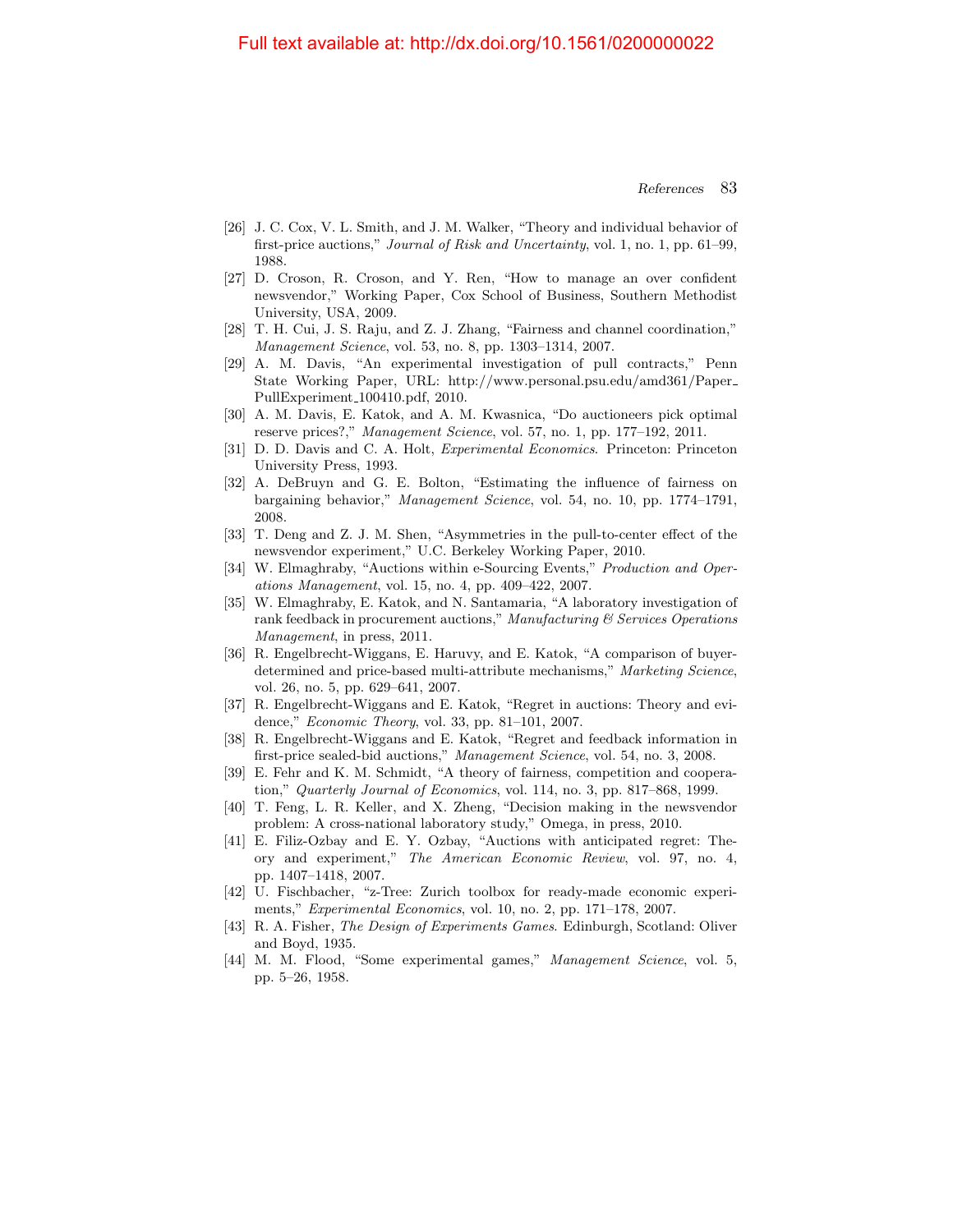- [45] R. Forsythe, S. Horowitz, and M. Sefton, "Fairness in simple bargaining experiments," Games and Economic Behavior, vol. 6, no. 3, pp. 347–369, 1994.
- [46] D. Friedman and S. Sunder, Experimental Methods: A Primer for Economists. Cambridge University Press, 1994.
- [47] S. Gavirneni and A. M. Isen, "Anatomy of a newsvendor decision: Observations from a verbal protocol analysis," Working Paper, Cornell University, 2008.
- [48] S. Gavirneni and Y. Xia, "Anchor selection and group dynamics in newsvendor decisions," Decision Analysis, vol. 6, no. 2, pp. 97–97, 2009.
- <span id="page-16-0"></span>[49] J. K. Goeree and C. A. Halt, "Hierarchical package bidding: A paper & pencil combinatorial auction," Games and Economic Behavior, forthcoming, 2009.
- [50] J. K. Goeree, C. A. Halt, and T. R. Palfrey, "Quantal response equilibrium and overbidding in private-value auctions," Journal of Economic Theory, vol. 104, pp. 247–272, 2002.
- [51] W. Güth, R. Schmittberger, and B. Schwarze, "An experimental analysis of ultimatum bargaining," Journal of Economic Behavior  $\mathcal C$  Organization, vol. 3, no. 4, pp. 367–388, 1982.
- [52] E. Haruvy and E. Katok, "Increasing revenue by decreasing information in procurement auctions," Penn State Working Paper, 2010.
- [53] E. Haruvy and E. Katok, "Increasing revenue by decreasing information in procurement auctions," Penn State Working Paper, 2011.
- [54] E. Haruvy, E. Katok, and V. Pavlov, "Can coordinating contracts improve channel efficiency?," Penn State Working Paper, 2011.
- [55] T. Ho and J. Zhang, "Designing pricing contracts for boundedly rational customers: Does the framing of the fixed fee matter?," Management Science, vol. 54, no. 4, pp. 686–700, 2008.
- [56] R. Hogarth, Judgement and Choice. New York: John Wiley and Sons, 2nd ed., 1987.
- [57] C. A. Holt, "Competitive bidding for contracts under alternative auction procedures," Journal of Political Economy, vol. 88, no. 3, pp. 435–445, 1980.
- [58] C. A. Holt, "Industrial organization: A survey of laboratory results," in Handbook of Experimental Economics, (J. Kagel and A. Roth, eds.), pp. 349–443, Princeton, NJ: Princeton University Press, 1995.
- [59] C. A. Holt and S. K. Laury, "Risk aversion and incentive effects," The American Economic Review, vol. 92, no. 5, pp. 1644–1655, 2002.
- [60] R. M. Isaac and D. James, "Just who are you calling risk averse?," Journal of Risk and Uncertainty, vol. 20, pp. 177–187, 2000.
- [61] R. M. Isaac, T. C. Salmon, and A. Zillante, "An experimental test of alternative models of bidding in ascending auctions," International Journal of Game Theory, vol. 33, no. 2, pp. 287–313, 2005.
- [62] R. M. Isaac, T. C. Salmon, and A. Zillante, "A theory of jump bidding in ascending auctions," Journal of Economic Behavior & Organization, vol. 62, no. 1, pp. 144–164, 2007.
- [63] J. Jamison, D. Karlan, and L. Schechter, "To deceive or not to deceive: The effect of deception on behavior in future laboratory experiments," Journal of Economic Behavior & Organization, vol. 68, pp. 477–488, 2008.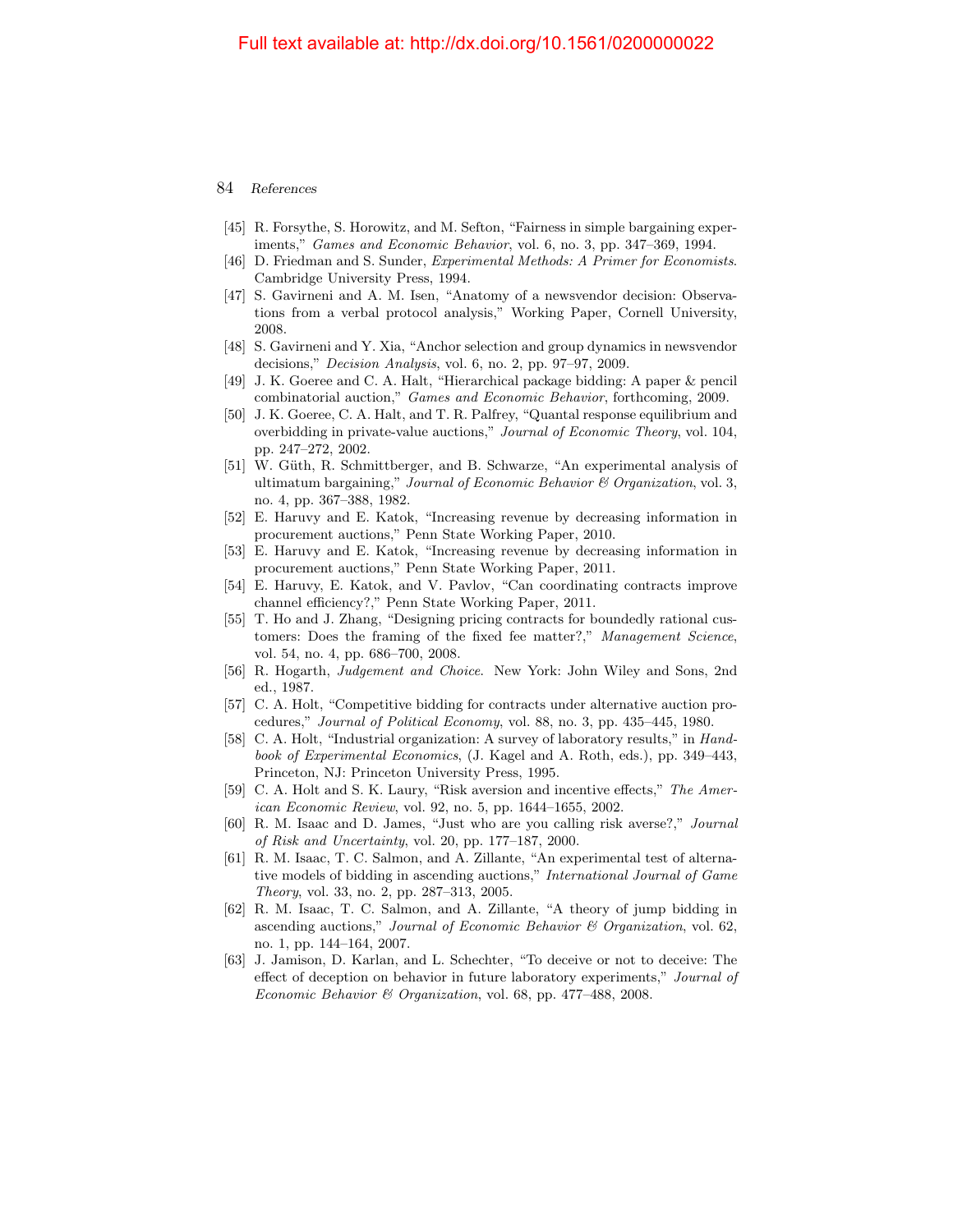- [64] S. D. Jap, "Online reverse auctions: Issues, themes and prospects for the future," Journal of the Academy of Marketing Science, vol. 30, no. 4, pp. 506–525, 2002.
- [65] S. D. Jap, "An exploratory study of the introduction of online reverse auctions," Journal of Marketing, vol. 67, pp. 96–107, 2003.
- [66] S. D. Jap, "The impact of online reverse auction design on buyer-supplier relationships," Journal of Marketing, vol. 71, no. 1, pp. 146–159, 2007.
- [67] J. Kagel and D. Levin, "The winners curse and public information in common value auctions," The American Economic Review, vol. 76, no. 5, pp. 894–920, 1986.
- [68] J. H. Kagel, "Auctions: A survey of experimental research," in The Handbook of Experimental Economics, (J. H. Kagel and A. E. Roth, eds.), pp. 501–585, Princeton, NJ: Princeton University Press, 1995.
- [69] J. H. Kagel, R. M. Harstad, and D. Levin, "Information impact and allocation rules in auctions with affiliated private values: A laboratory study," Econometrica, Econometric Society, vol. 55, no. 6, pp. 1275–1304, 1987.
- [70] J. H. Kagel and D. Levin, "Independent private value auctions: Bidder behaviour in first-, second- and third-price auctions with varying numbers of bidders," Economic Journal, Royal Economic Society, vol. 103, no. 419, pp. 868–879, 1993.
- [71] J. H. Kagel and D. Levin, "Auctions: A survey of experimental research, 1995–2008," in The Handbook of Experimental Economics, vol. 2, (J. H. Kagel and A. E. Roth, eds.), Princeton University Press, 2008. in preparation URL: http://www.econ.ohio-state.edu/kagel/Auctions Handbook vol2.pdf.
- [72] D. Kahneman and A. Tversky, "Prospect theory: An analysis of decision under risk," Econometrica, vol. 47, pp. 263–291, 1979.
- [73] E. Katok and A. M. Kwasnica, "Time is money: The effect of clock speed on sellers revenue in dutch auctions," Experimental Economics, vol. 11, no. 4, pp. 344–357, 2008.
- [74] E. Katok and V. Pavlov, "Fairness and coordination failures in supply chain contracts," Working Paper, Penn State University, 2009.
- [75] E. Katok and E. Siemsen, "The influence of career concerns on task choice: Experimental evidence," Management Science, accepted, 2011.
- [76] E. Katok, D. Thomas, and A. Davis, "Inventory service level agreements as coordination mechanisms: The effect of review periods," Manufacturing  $\mathcal{L}$ Service Operations Management, vol. 10, no. 4, pp. 609–624, 2008.
- [77] E. Katok and A. Wambach, "Collusion in dynamic buyer-determined reverse auctions," Penn State Working Paper, 2008.
- [78] E. Katok and D. Y. Wu, "Contracting in supply chains: A laboratory investigation," Management Science, vol. 55, no. 12, pp. 1953–1968, 2009.
- [79] M. Kremer, S. Minner, and L. Van Wassenhove, "Do random errors explain newsvendor behavior," Manufacturing and Services Operations Management, vol. 12, no. 4, pp. 673–681, Fall 2010.
- [80] V. Krishna, Auction Theory. San Diego, CA: Academic Press, First ed., 2002.
- [81] A. M. Kwasnica and E. Katok, "The effect of timing on jump bidding in ascending auctions," Production and Operations Management, vol. 16, no. 4, pp. 483–494, 2007.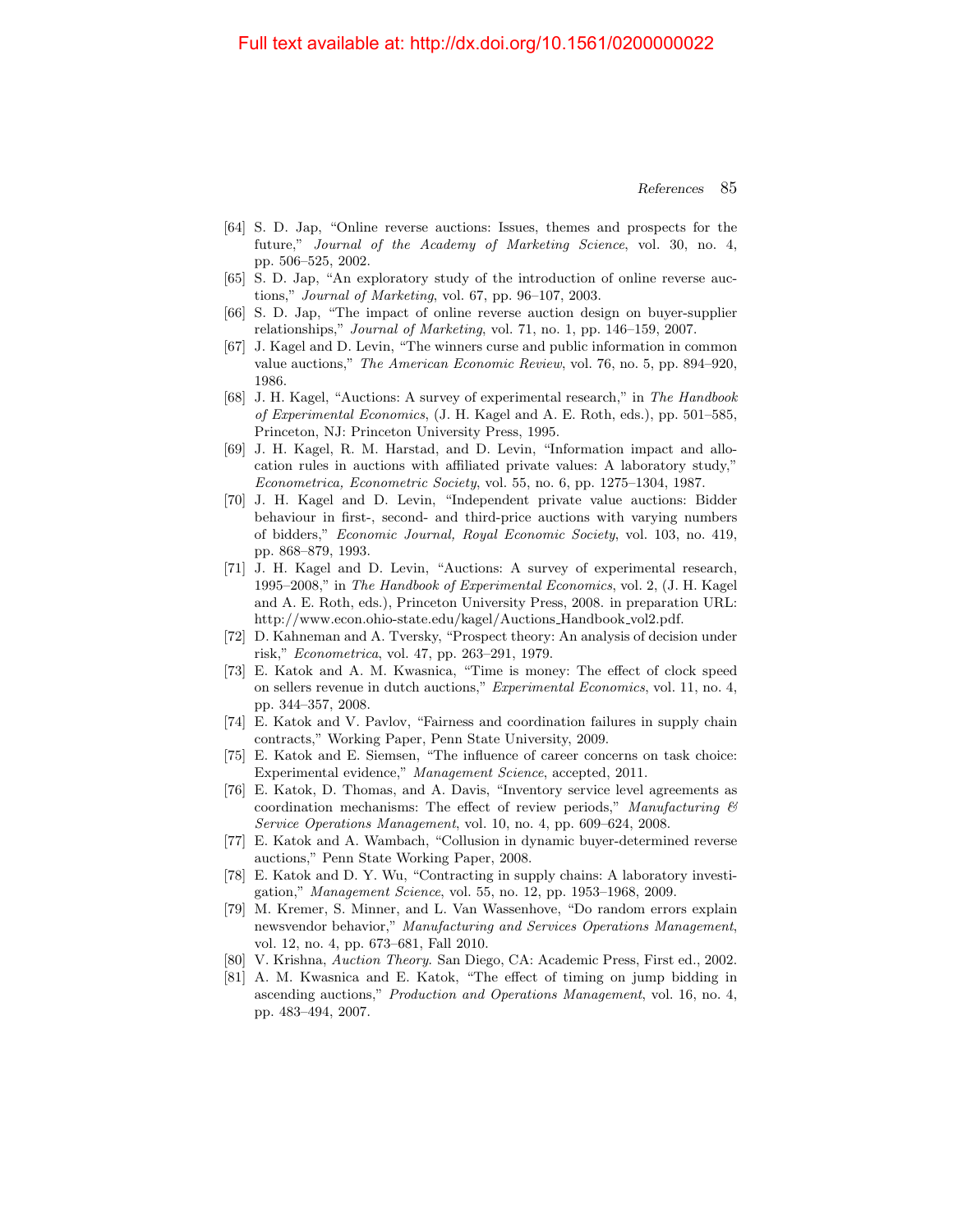- [82] N. Lim and T.-H. Ho, "Designing price contracts for boundedly-rational customers: Does the number of blocks matter?," Marketing Science, vol. 26, no. 3, pp. 312–326, 2007.
- [83] S. A. Lippman and K. F. McCardle, "The competitive newsboy," Operations Research, vol. 45, no. 1, pp. 54–65, 1997.
- [84] J. A. List, S. Sadoff, and M. Wagner, "So you want to run an experiment, now what? Some simple rules of thumb for optimal experimental design," Experimental Economics, vol. 14, no. 4, pp. 439–457, 2010.
- <span id="page-18-0"></span>[85] C. H. Loch and Y. Wu, "Social preferences and supply chain performance: An experimental study," Management Science, vol. 54, no. 11, pp. 1835–1849, 2008.
- [86] D. Lucking-Reiley, "Using field experiments to test equivalence between auction formats: Magic on the internet," The American Economic Review, vol. 89, no. 5, pp. 1063–1079, 1999.
- [87] N. H. Lurie and J. M. Swaminathan, "Is timely information always better? The effect of feedback frequency on decision making," Organizational Behavior and Human Decision Processes, vol. 108, no. 2, pp. 315–329, 2009.
- [88] M. Machina, "Choice under uncertainty: Problems solved and unsolved," Journal of Economic Perspectives, vol. 1, no. 1, pp. 121–154, 1997.
- [89] R. D. McKelvey and T. R. Palfrey, "Quantal response equilibria for normal form games," Games and Economic Behavior, vol. 10, pp. 6–38, 1995.
- [90] B. B. Moritz, A. V. Hill, and K. Donohue, "Cognition and individual difference in the newsvendor problem: Behavior under dual process theory," Working Paper, University of Minnesota, 2008.
- [91] R. Myerson, "Optimal auction design," Mathematics of Operations Research, vol. 6, no. 1, pp. 58–73, 1981.
- [92] T. Neugebauer and R. Selten, "Individual behavior of first-price auctions: The importance of information feedback in computerized experimental markets," Games and Economic Behavior, vol. 54, pp. 183–204, 2006.
- <span id="page-18-2"></span>[93] J. Ochs and A. E. Roth, "An experimental study of sequential bargaining," The American Economic Review, vol. 79, pp. 355–384, 1989.
- [94] A. Ockenfels and R. Selten, "Impulse balance equilibrium and feedback in first price auctions," Games and Economic Behavior, vol. 51, pp. 155–179, 2005.
- [95] A. Ortmann and R. Hertwig, "The costs of deception: Evidence from psychology," Experimental Economics, vol. 5, pp. 111–131, 2002.
- [96] O. Ozer and Y. Zheng, "Behavioral issues in pricing management," in The Oxford Handbook of Pricing Management,  $(0.$  Özer and R. Phillips, eds.), Oxford University Press, 2011.
- <span id="page-18-1"></span>[97]  $\ddot{\text{O}}$ .  $\ddot{\text{O}}$ zer, Y. Zheng, and K. Chen, "Trust in forecast information sharing," Management Science, vol. 57, no. 6, pp. 1111–1137, 2011.
- [98]  $\ddot{O}$ .  $\ddot{O}$ zer, Y. Zheng, and Y. Ren, "Forecast information sharing in China and the U.S.: Country effects in trust and trustworthiness," UT Dallas Working Paper, 2011.
- [99] N. C. Petruzzi and M. Dada, "Pricing and the newsvendor problem: A review with extensions," *Operations Research*, vol. 47, pp. 183–194, 1999.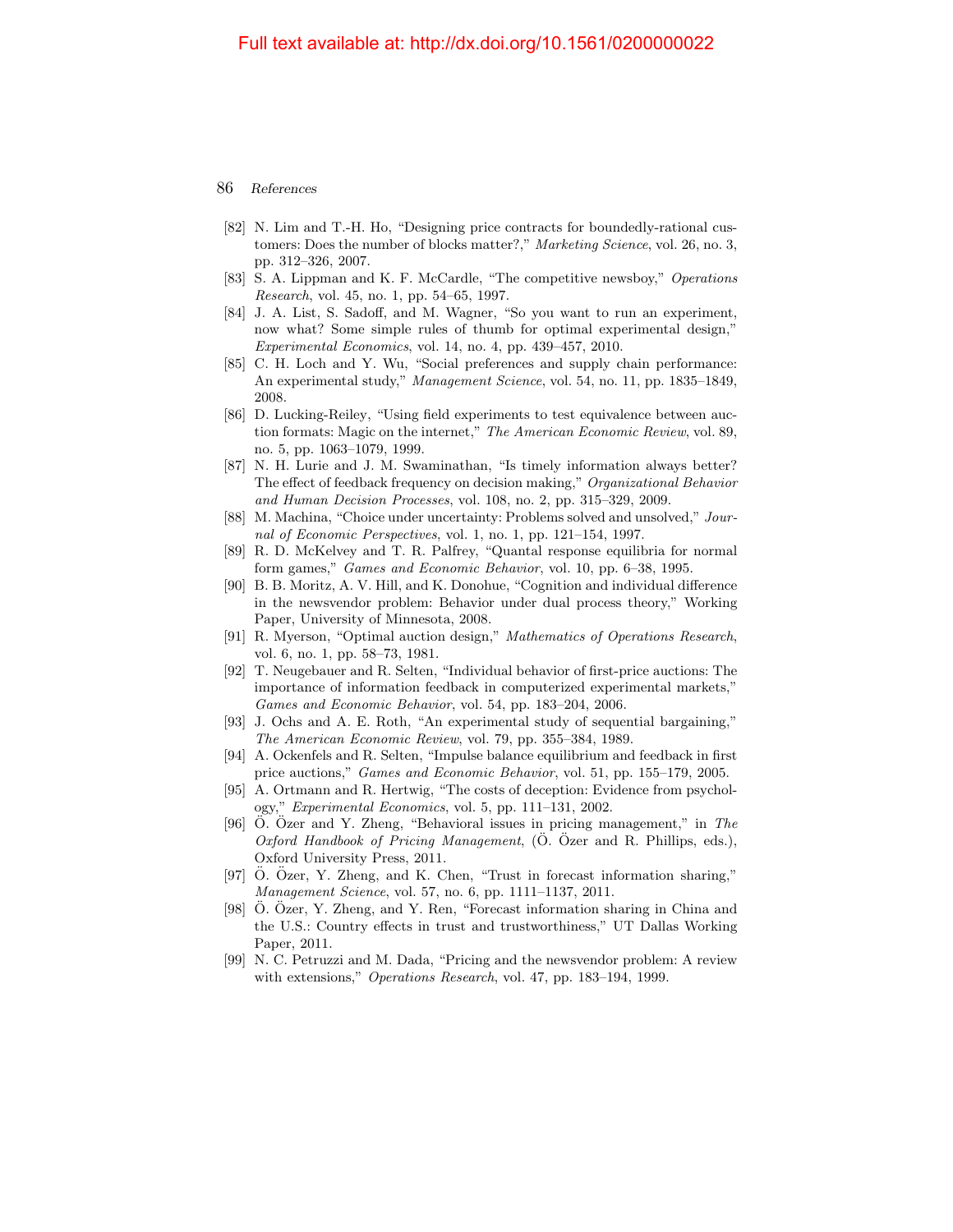- [100] C. Plott, "Dimensions of parallelism: Some policy applications of experimental methods," in Experimental Economics: Six Points of View, (A. Roth, ed.), New York, NY: Cambridge University Press, 1987.
- [101] E. L. Porteus, "Stochastic inventory theory," in Handbook in OR  $\mathcal{B}$  MS, vol. 2, (D. P. Heyman and M. J. Sobel, eds.), pp. 605–652, Elsevier, North–Holland: The Netherlands, 1990.
- [102] J. G. Riley and W. F. Samuelson, "Optimal auctions," The American Economic Review, vol. 71, no. 3, pp. 381–392, 1981.
- <span id="page-19-2"></span>[103] A. E. Roth, "The evolution of the labor market for medical interns and residents: A case study in game theory," Journal of Political Economy, vol. 92, pp. 991–1016, 1984.
- [104] A. E. Roth, "Bargaining experiments," in The Handbook of Experimental Economics, vol. 1, (J. H. Kagel and A. E. Roth, eds.), pp. 253–248, Princeton University Press, 1995.
- <span id="page-19-0"></span>[105] A. E. Roth, "Introduction to experimental economics," in The Handbook of Experimental Economics, vol. 1, (J. H. Kagel and A. E. Roth, eds.), pp. 3–109, Princeton University Press, 1995.
- [106] A. E. Roth, "Form and function in experimental design," Behavioral and Brain Sciences, vol. 24, pp. 427–428, 2001.
- [107] A. E. Roth, V. Prasnikar, M. Okuno-Fujiwara, and S. Zamir, "Bargaining and market behavior in Jerusalem, Ljubljana, Pittsburgh and Tokyo: An experimental study," The American Economic Review, vol. 81, no. 5, pp. 1068–1095, 1991.
- <span id="page-19-4"></span>[108] A. Rubinstein, "Perfect equilibrium in a bargaining model," Econometrica, vol. 50, no. 1, pp. 97–109, January 1982.
- [109] N. Rudi and D. Drake, "Level, adjustment and observation biases in the newsvendor model," Working Paper, INSEAD, France, 2008.
- [110] A. G. Sanfey, J. K. Rilling, J. A. Aronson, L. E. Nystrom, and J. D. Cohen, "The neural basis of economic decision-making in the ultimatum game," Science, vol. 300, pp. 1755–1758, 2003.
- [111] J. P. W. Scharlemann, C. C. Eckel, A. Kacelnik, and R. K. Wilson, "The value of a smile: Game theory with a human face," Journal of Economic Psychology, vol. 22, pp. 617–640, 2001.
- [112] S. Schiffels, J. Brunner, A. Fuegener, and R. Kolisch, "Profit- vs. costorientation in the newsvendor problem: Insights from a behavioral study," Technische Universitaet Muenchen, Germany Working Paper, 2011.
- [113] K. L. Schultz, J. O. McClain, L. W. Robinson, and L. J. Thomas, "The use of framing in inventory decisions," Working Paper, Cornell University, 2007.
- <span id="page-19-1"></span>[114] M. Schweitzer and G. Cachon, "Decision bias in the newsvendor problem: Experimental evidence," Management Science, vol. 46, no. 3, pp. 404–420, 2000.
- [115] V. L. Smith, "An experimental study of competitive market behavior," The Journal of Political Economy, vol. 70, no. 2, pp. 111–137, April 1962.
- <span id="page-19-3"></span>[116] V. L. Smith, "Experimental economics: Induced value theory," The American Economic Review, vol. 66, no. 2, pp. 274–279, 1976.